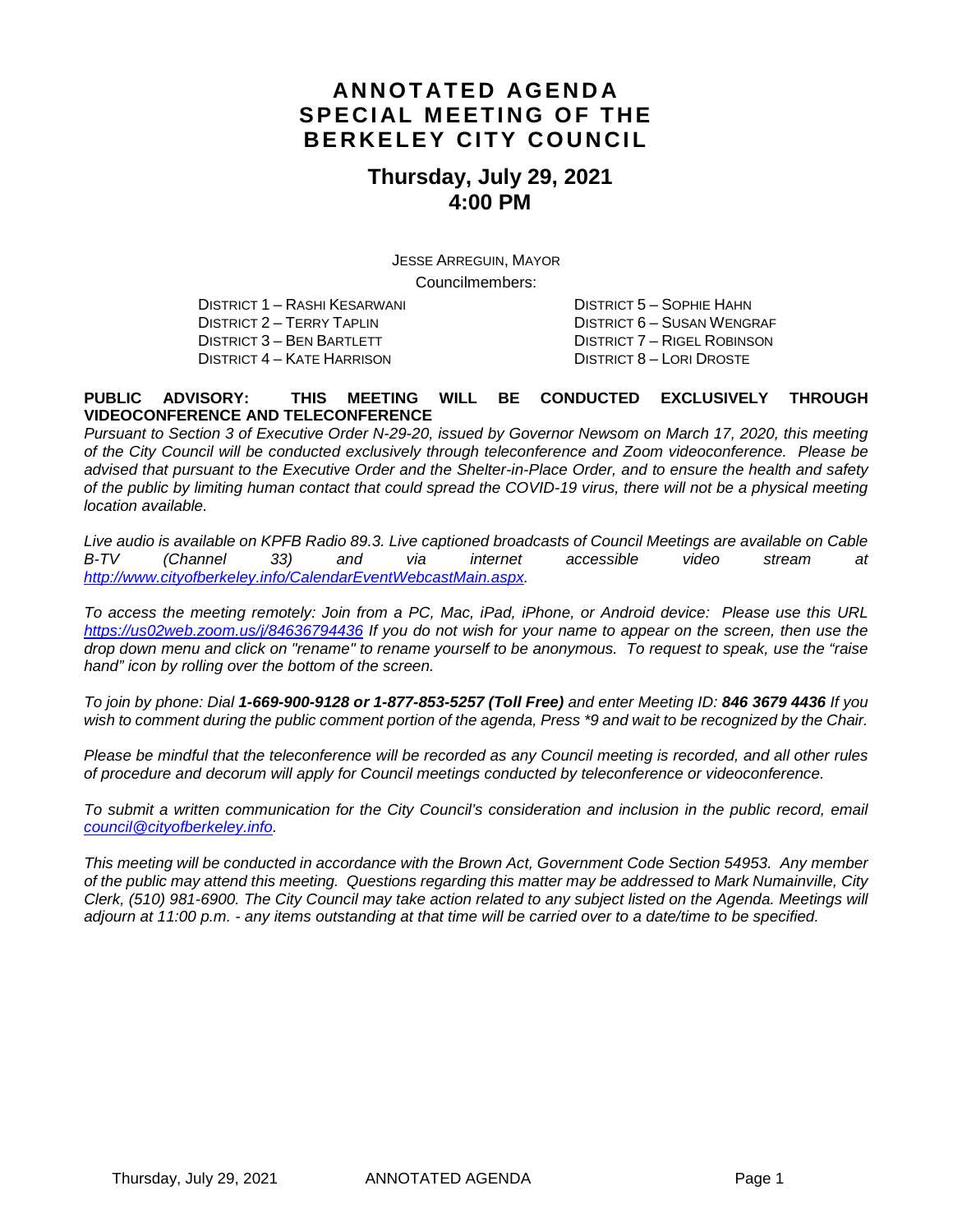## **Preliminary Matters**

**Roll Call:** 4:05 p.m.

**Present:** Kesarwani, Taplin, Bartlett, Hahn, Wengraf, Robinson, Arreguin

**Absent:** Harrison, Droste

### **Consent Calendar**

**Public Comment on Consent Calendar Items Only:** 0 speakers.

**Action:** M/S/C (Hahn/Wengraf) to accept revised material from the City Manager on Item 5 and to approve the Consent Calendar.

**Vote:** Ayes - Kesarwani, Taplin, Bartlett, Hahn, Wengraf, Robinson, Arreguin; Noes – None; Abstain – None; Absent – Harrison, Droste.

#### **1. Tentative Memorandum Agreement: Service Employee International Union Local 1021 Community Services Unit and Part-Time Recreation Leaders Association**

#### **From: City Manager**

**Recommendation:** Adopt two Resolutions:

1) Approving a new three-year Memorandum Agreement (hereafter referred to as the "MA") with the Service Employees International Union Local 1021 Community Services Unit And Part-Time Recreation Leaders Association (hereafter referred to as the "Union") with a term of June 27, 2021 through June 26, 2024, and authorizing the City Manager to execute and implement the terms and conditions of employment set forth in the new labor agreement; and

2) Approving a new salary resolution for Representation Units G-1, G-3, I-A, I-B, L [CSU0], R-1 and R-2 [CSPT] and L-6 that implement the new salary levels negotiated in the MA and rescinding Resolution No. 69,626-N.S. pending Union ratification.

#### **Financial Implications:** See report

Contact: LaTanya Bellow, Human Resources, (510) 981-6800 **Action:** Adopted Resolution No. 69,990–N.S. and Resolution No. 69,991–N.S.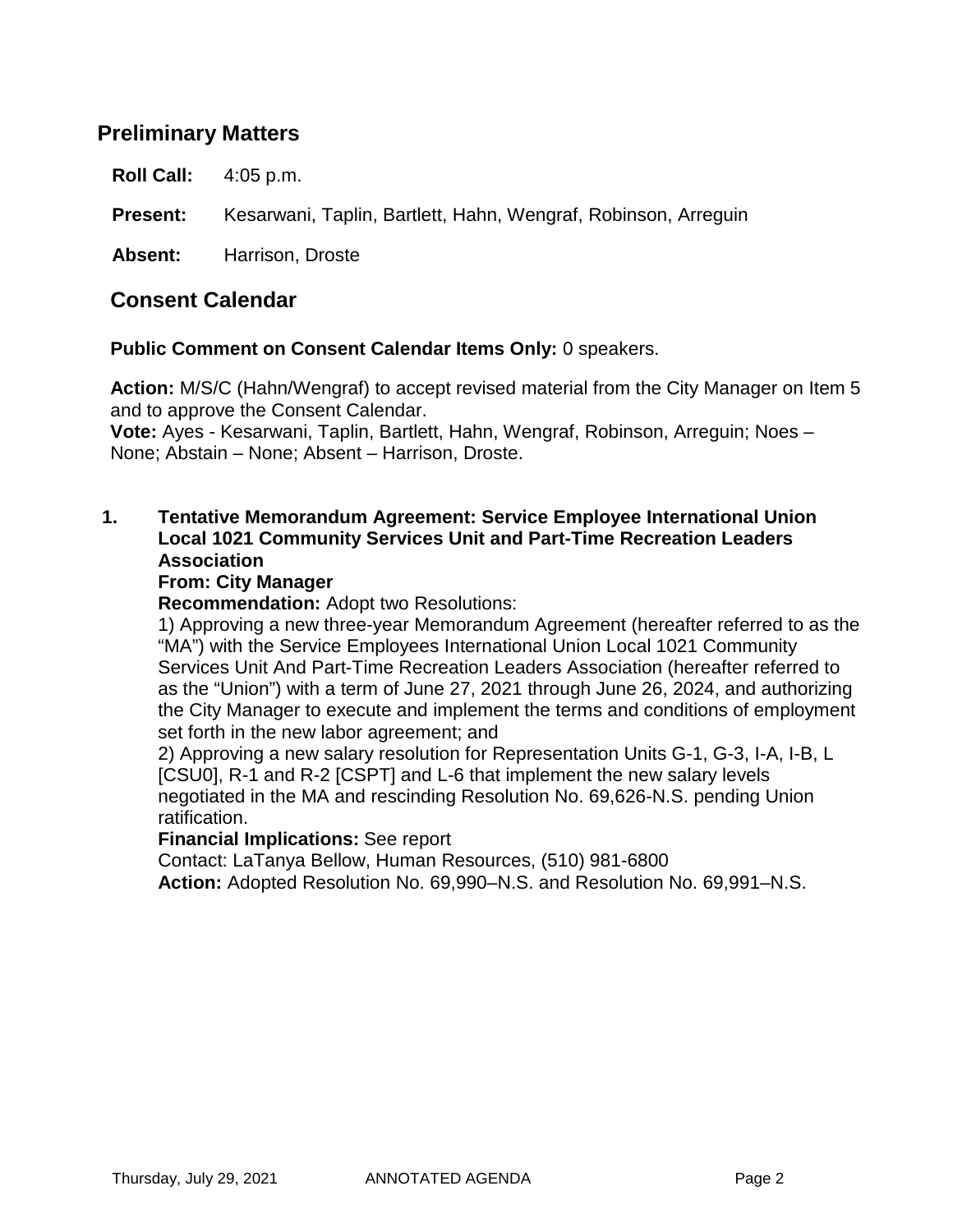#### **2. Memorandum of Understanding: Berkeley Fire Fighters Association/I.A.F.F. Local 1227 Berkeley Chief Fire Officers Association From: City Manager**

**Recommendation:** Adopt two Resolutions:

1) Approving a new two (2) year Memorandum of Understanding (hereafter referred to as "MOU") with the Berkeley Fire Fighters Association/I.A.F.F. Local 1227 Berkeley Chief Fire Officers Association (hereafter referred to as the "Association") with a term of July 1, 2021 through June 30, 2023 and authorizing the City Manager to execute and implement the terms and conditions of employment set forth in the new MOU and to make non-substantive edits to the format and language of the Memorandum of Understanding in alignment with the tentative agreement, and conforming to legal requirements; and

2) Approving a new salary resolution for Representation Unit A to implement the new salary levels negotiated in the new labor agreement and rescinding Resolution No. 68,628-N.S pending Union ratification.

#### **Financial Implications:** See report

Contact: LaTanya Bellow, Human Resources, (510) 981-6800 **Action:** Adopted Resolution No. 69,992–N.S. and Resolution No. 69,993–N.S.

#### **3. Memorandum Agreement: Berkeley Fire Fighters Association, Local 1227 I.A.F.F.**

#### **From: City Manager**

**Recommendation:** Adopt two Resolutions:

1) Approving a new two (2) year Memorandum of Understanding (hereafter referred to as "MOU") with the Berkeley Fire Fighters Association/I.A.F.F. Local 1227 (hereafter referred to as the "Association") with a term of July, 1, 2021 through June 30, 2023 and authorizing the City Manager to execute and implement the terms and conditions of employment set forth in the new MOU and to make non-substantive edits to the format and language of the MOU in alignment with the tentative agreement, and conforming to legal requirements; and

2) approving a new salary resolution for Representation Unit B to implement the new salary levels negotiated in the new labor agreement and rescinding Resolution No. 68,581-N.S.

#### **Financial Implications:** See report

Contact: LaTanya Bellow, Human Resources, (510) 981-6800

**Action:** Adopted Resolution No. 69,994-N.S. and Resolution No. 69,995–N.S.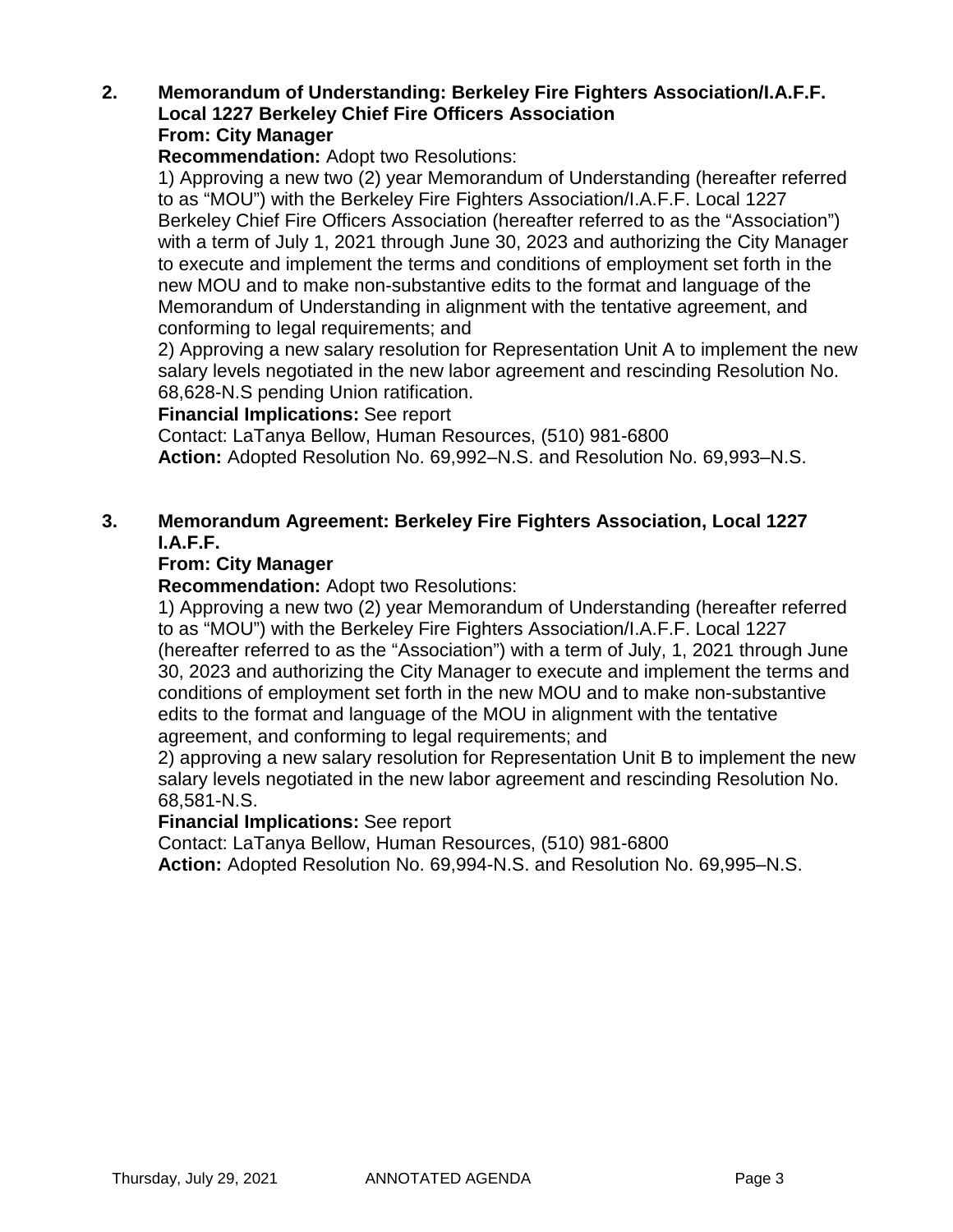### **4. Memorandum of Understanding: Public Employees Union – Local 1 From: City Manager**

**Recommendation:** Adopt two Resolutions:

1) Approving a new three-year Memorandum of Understanding (hereafter referred to as "MOU") with Public Employees Union (PEU) Local One (hereafter referred to as the "Union") with a term of effective upon Council adoption through June 26, 2024 and authorizing the City Manager to execute and implement the terms and conditions of employment set forth in the new MOU; and

2) Approving a new salary resolution for Representation Units M, P1, and P2 that implement the new salary levels negotiated in the new labor agreement and rescinding Resolution No. 68,710-N.S. Also, authorize the City Manager to make non-substantive edits to the format and language of the Memorandum of Understanding in alignment with Council Direction, the tentative agreements and conforming to legal requirements.

### **Financial Implications:** See report

Contact: LaTanya Bellow, Human Resources, (510) 981-6800 **Action:** Adopted Resolution No. 69,996–N.S. and Resolution No. 69,997–N.S.

## **5. Unrepresented Employee Salaries and Salary Adjustments to Median for Police Chief and Assistant City Attorney**

### **From: City Manager**

**Recommendation:** Adopt a Resolution approving salary adjustment for the Unrepresented Employees in Units Z-1; Z-2; Z-3; Z-6; and Z-9, and simultaneously adopt a median salary adjustment for Police Chief and Assistant City Attorney effective upon council adoption and rescinding Resolutions No. 68,534-N.S. and 69,538-N.S.

#### **Financial Implications:** See report

Contact: LaTanya Bellow, Human Resources, (510) 981-6800 **Action:** Adopted Resolution No. 69,998–N.S. as amended in the revised materials accepted at the meeting.

## **Council Consent Items**

**6. Confirming Community Appointment to Reimagining Public Safety Task Force From: Mayor Arreguin (Author)**

**Recommendation:** Adopt a Resolution confirming the appointment of Jamaica Moon by the Steering Committee of the Berkeley Community Safety Coalition (BCSC) to the Reimaging Public Safety Task Force.

#### **Financial Implications:** None

Contact: Jesse Arreguin, Mayor, (510) 981-7100 **Action:** Adopted Resolution No. 69,999–N.S.

## **Adjournment**

**Action:** M/S/C (Arreguin/Robinson) to adjourn the meeting. **Vote:** Ayes - Kesarwani, Taplin, Bartlett, Hahn, Wengraf, Robinson, Arreguin; Noes – None; Abstain – None; Absent – Harrison, Droste.

Adjourned at 4:10 p.m.